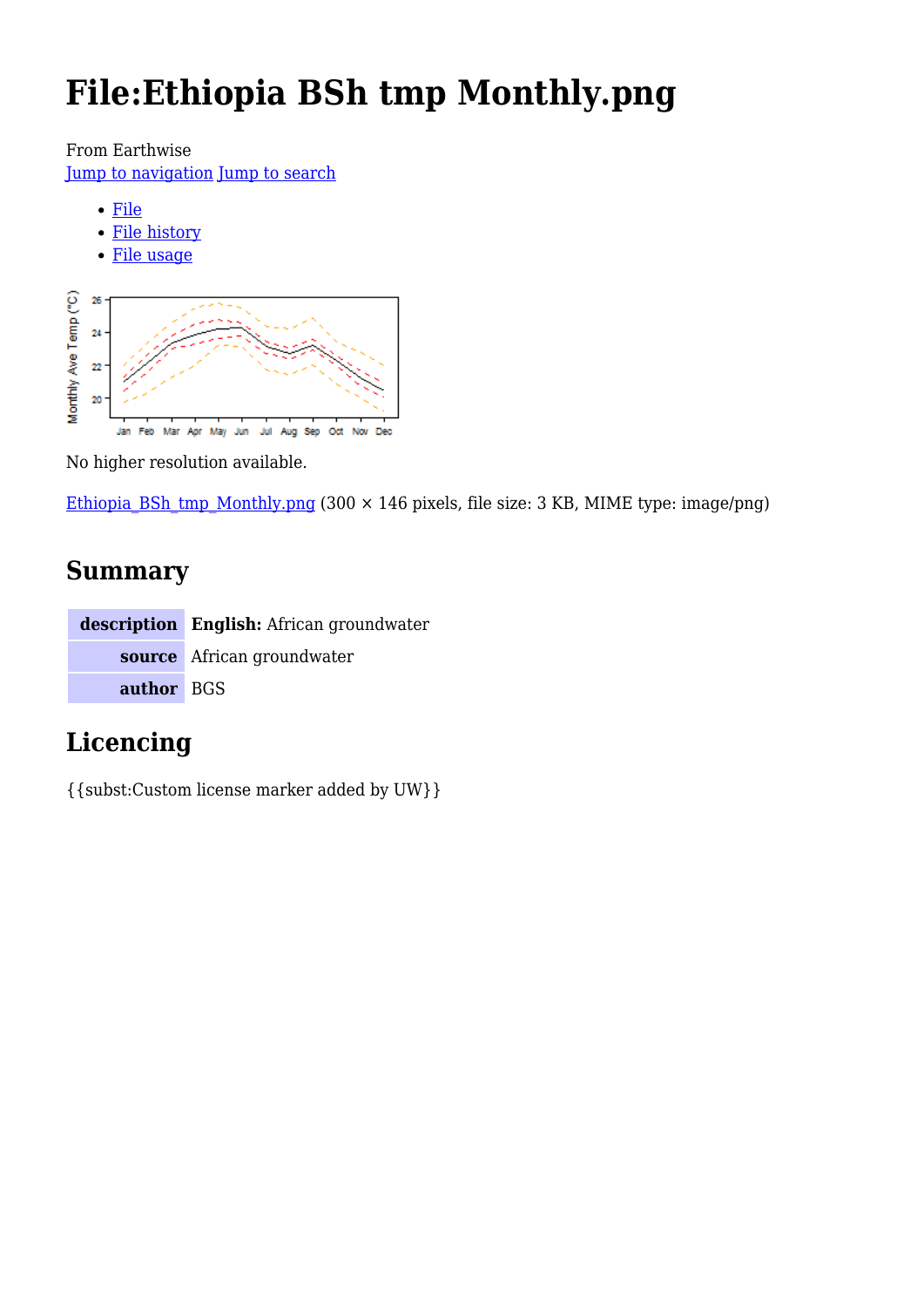Download of 1000 x 1000 pixel images is free for all non-commercial use - all we ask in return is for you to acknowledge BGS when using our images. Click our Terms and Conditions link below for information on acknowledgement text, and to find out about using our images commercially.

#### **Copyright**

The images featured on this site unless otherwise indicated are copyright material of the UK Research and Innovation (UKRI), of which the British Geological Survey is a component body. The British Geological Survey encourages the use of its material in promoting geological and environmental sciences. The images may be reproduced free of charge for any non-commercial use in any format or medium provided they are reproduced accurately and not used in a misleading or derogatory context. Where any images on this site are being republished or copied to others, the source of the material must be identified and the copyright status acknowledged. The permission to reproduce UKRI protected material does not extend to any images on this site which are identified as being the copyright of a third party. Authorisation to reproduce such material must be obtained from the copyright holders concerned.

#### **Non-commercial Use**

Use of the images downloaded from this site and reproduced digitally or otherwise may only be used for non-commercial purposes, which are:-

- Private study or research for a non-commercial purpose
- Education for teaching, preparation and examination purposes

When using the images please credit 'British Geological Survey' and include the catalogue reference ('P Number') of the item to allow others to access the original image or document. Noncommercial users of the images from this site are restricted to downloading no more than 30 images, without seeking further permission from [enquiries@bgs.ac.uk](mailto:enquiries@bgs.ac.uk)

#### **Commercial Use**

For commercial use of these images for which higher resolution images are available, individual permissions and/or licences arrangements should be agreed by contacting [enquiries@bgs.ac.uk](mailto:enquiries@bgs.ac.uk) Commercial use will include publications in books (including educational books), newspapers, journals, magazines, CDs and DVDs, etc, where a cover charge is applied; broadcasts on TV, film and theatre; and display in trade fairs, galleries, etc. If you are in doubt as to whether your intended use is commercial, please contact [enquiries@bgs.ac.uk](mailto:enquiries@bgs.ac.uk)

#### **Warranty**

Use of the images downloaded from this site is at the users own risk. UKRI gives no warranty as to the quality of the images or the medium on which they are provided or their suitability for any use. **Ordnance Survey topography**

Maps and diagrams in Earthwise use topography based on Ordnance Survey mapping. The National Grid and other Ordnance Survey data ©Crown Copyright and database rights 2015. Ordnance Survey Licence No. 100021290 EUL.

# **File history**

Click on a date/time to view the file as it appeared at that time.



You cannot overwrite this file.

# **File usage**

The following page links to this file: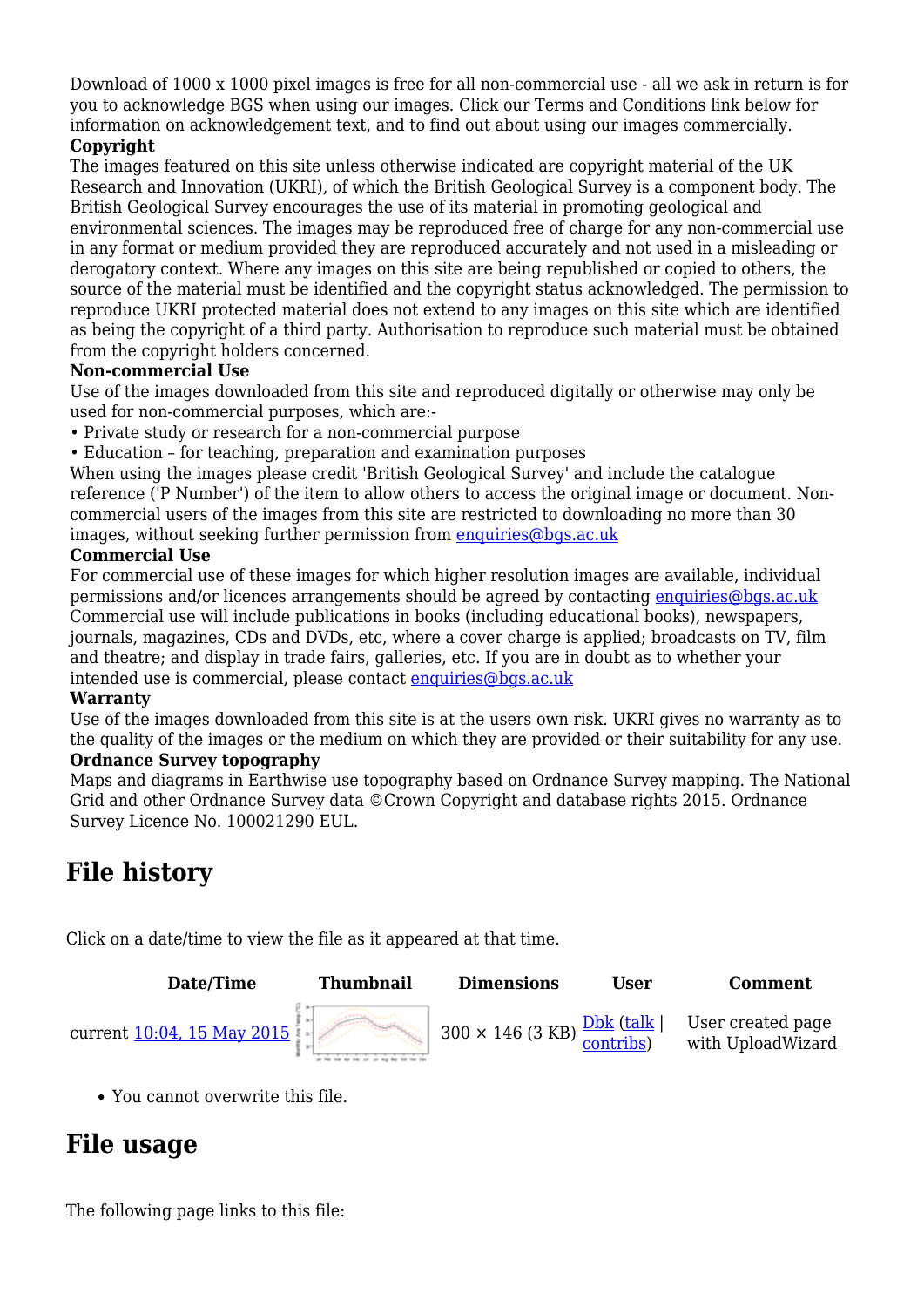[Climate of Ethiopia](http://earthwise.bgs.ac.uk/index.php/Climate_of_Ethiopia)

### Retrieved from

'[http://earthwise.bgs.ac.uk/index.php?title=File:Ethiopia\\_BSh\\_tmp\\_Monthly.png&oldid=10657](http://earthwise.bgs.ac.uk/index.php?title=File:Ethiopia_BSh_tmp_Monthly.png&oldid=10657)' [Categories:](http://earthwise.bgs.ac.uk/index.php/Special:Categories)

- [License tags](http://earthwise.bgs.ac.uk/index.php/Category:License_tags)
- [Uploaded with UploadWizard](http://earthwise.bgs.ac.uk/index.php/Category:Uploaded_with_UploadWizard)

# **Navigation menu**

### **Personal tools**

- Not logged in
- [Talk](http://earthwise.bgs.ac.uk/index.php/Special:MyTalk)
- [Contributions](http://earthwise.bgs.ac.uk/index.php/Special:MyContributions)
- [Log in](http://earthwise.bgs.ac.uk/index.php?title=Special:UserLogin&returnto=File%3AEthiopia+BSh+tmp+Monthly.png&returntoquery=action%3Dmpdf)
- [Request account](http://earthwise.bgs.ac.uk/index.php/Special:RequestAccount)

### **Namespaces**

- [File](http://earthwise.bgs.ac.uk/index.php/File:Ethiopia_BSh_tmp_Monthly.png)
- [Discussion](http://earthwise.bgs.ac.uk/index.php?title=File_talk:Ethiopia_BSh_tmp_Monthly.png&action=edit&redlink=1)

#### $\Box$

**Variants**

### **Views**

- [Read](http://earthwise.bgs.ac.uk/index.php/File:Ethiopia_BSh_tmp_Monthly.png)
- [Edit](http://earthwise.bgs.ac.uk/index.php?title=File:Ethiopia_BSh_tmp_Monthly.png&action=edit)
- [View history](http://earthwise.bgs.ac.uk/index.php?title=File:Ethiopia_BSh_tmp_Monthly.png&action=history)
- [PDF Export](http://earthwise.bgs.ac.uk/index.php?title=File:Ethiopia_BSh_tmp_Monthly.png&action=mpdf)

 $\Box$ 

### **More**

### **Search**

Search Go

### **Navigation**

- [Main page](http://earthwise.bgs.ac.uk/index.php/Main_Page)
- [Recent changes](http://earthwise.bgs.ac.uk/index.php/Special:RecentChanges)
- [Random page](http://earthwise.bgs.ac.uk/index.php/Special:Random)
- [Help about MediaWiki](https://www.mediawiki.org/wiki/Special:MyLanguage/Help:Contents)